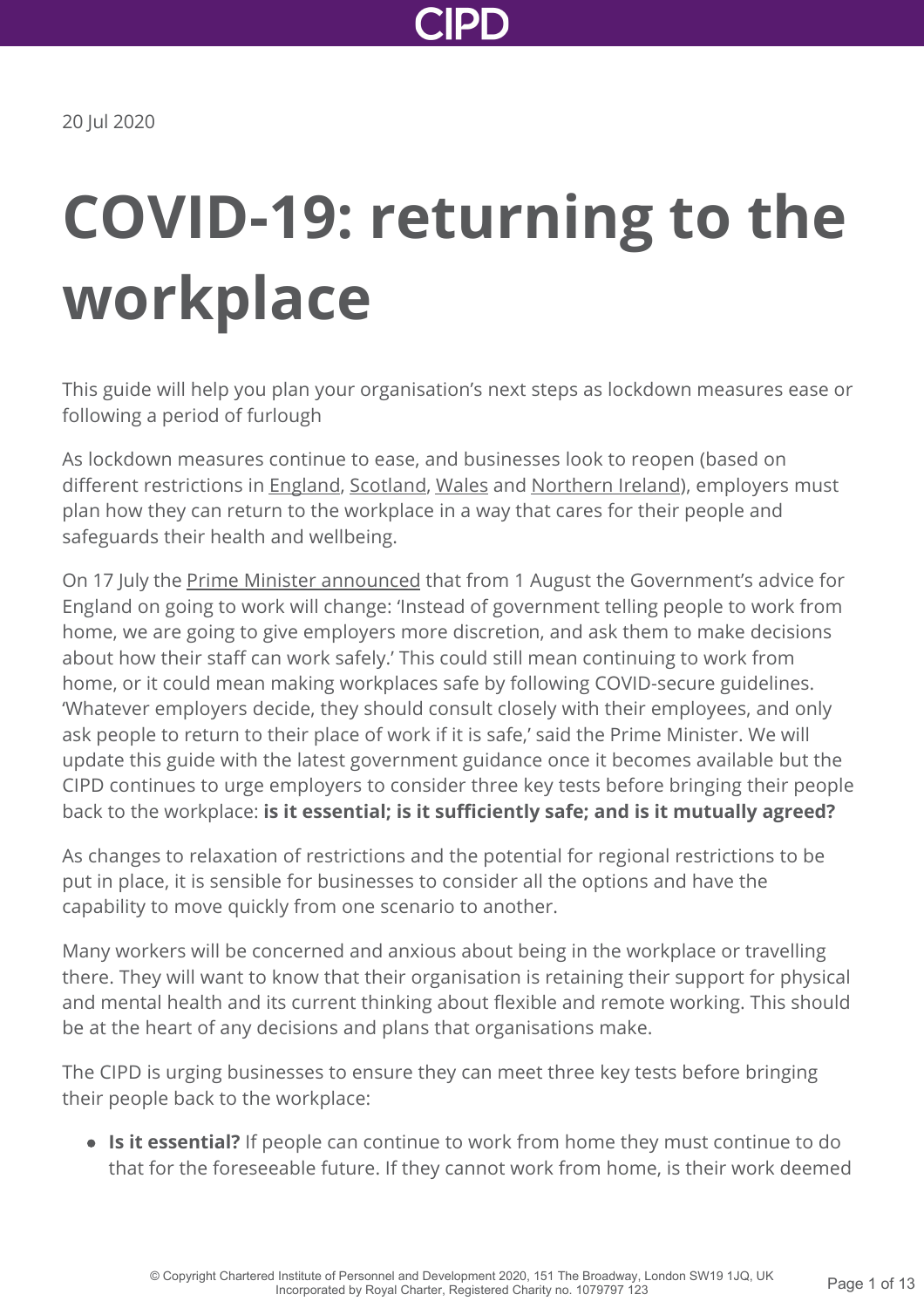essential to your business operation or could the business continue to use the Government's Job Retention Scheme for longer, giving them the time needed to put safety measures and clear employee guidance and consultation in place?

- **Is it sufficiently safe?** Employers have a duty of care to identify and manage risks to ensure that the workplace is sufficiently safe to return to. Employers should take their time with gradual returns to work to test health and safety measures in practice and ensure they can work with larger numbers before encouraging more of their workforce back.
- **Is it mutually agreed?** It's vital that there is a clear dialogue between employers and their people so concerns, such as commuting by public transport, can be raised and individuals needs and worries taken into account. There will need to be flexibility on both sides to accommodate different working times or schedules as ways of managing some of these issues.

[As well as keeping up to date with the latest Government guidance \(including Sector](https://www.gov.uk/coronavirus-business-reopening) specific guidance) employers should start thinking about the following areas, bearing in mind that the physical, emotional and mental well-being of the workforce must remain the key principle:

- Managing returning to the workplace
- Dealing with redundancies and related issues once the furlough scheme ends
- Managing holidays, sickness and other absences.

# **Related tools and assets**

# **[COVID-19 General workplace safety risk assessment template](http://www.cipd.co.uk/Images/general-workplace-safety-risk-assessment-example_tcm18-77042.pdf)**

(2 MB)

Explore our [Returning to the workplace planner](http://www.cipd.co.uk/knowledge/fundamentals/emp-law/employees/covid-19-workplace-return-planner/)

# **Returning to the workplace**

How you manage a return to the workplace will depend on the type of closure arrangements you have been operating. The 3 most prevalent types are:

- Business not trading at all (all staff furloughed)
- Business trading on a limited basis (some staff furloughed, some working from home or in company premises) or where only 'essential' workers are currently in work
- Business trading fully but all staff working from home.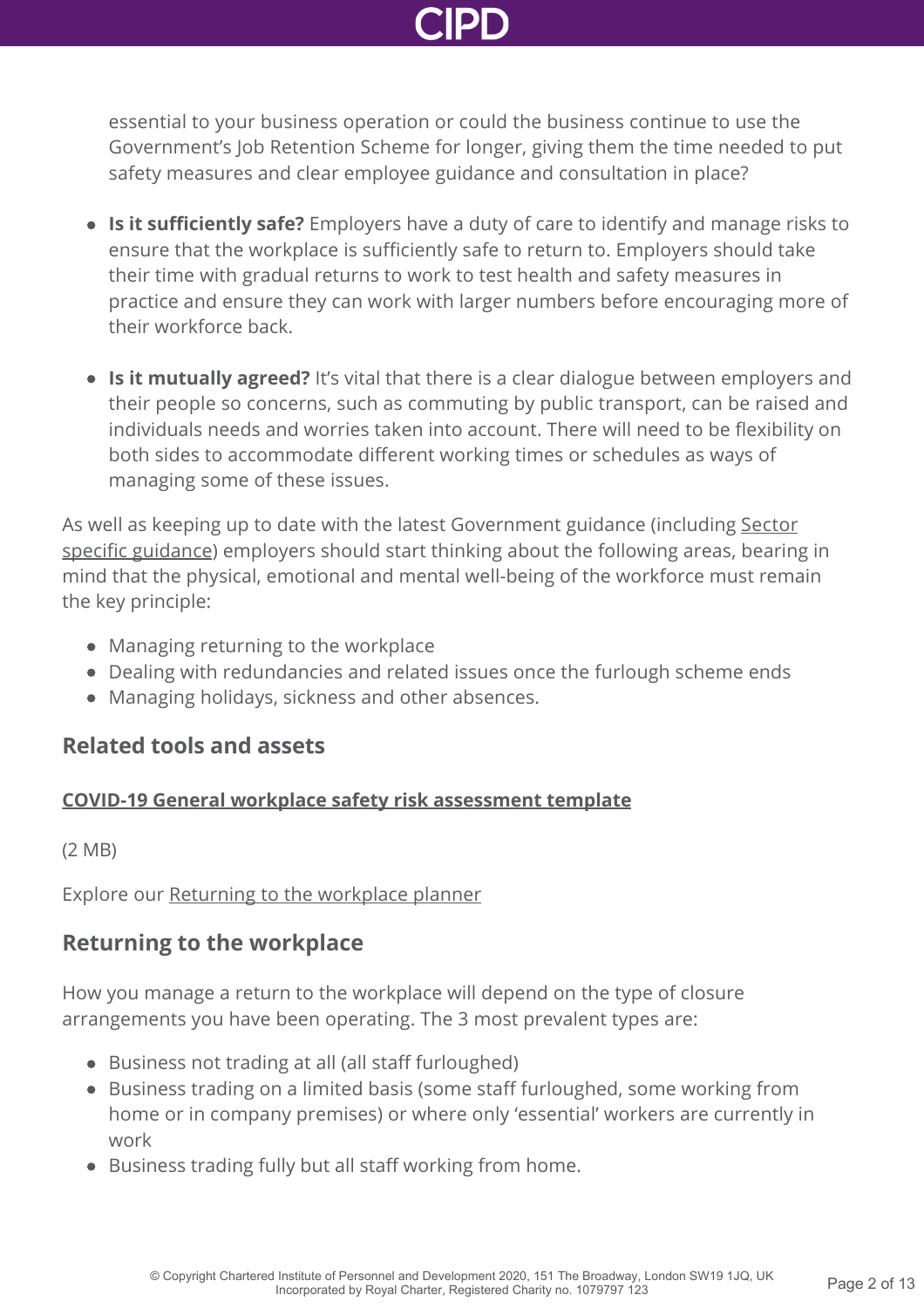Whichever of these is closest to your individual business, there are some common issues you will need to address:

- All workplaces need to observe the Government's social distancing guidance which seems highly likely to continue for some time to come. All staff who can work from home are expected to carry on doing so. Where businesses are part of a sectoral return to the workplace, employers must consider detailed risk management approaches to safeguard employees' health and minimise the risk of infection. It's therefore essential that employers continue to base any plans for returning to the workplace on [up-to-date Government and public health guidance](https://www.gov.uk/government/publications/guidance-to-employers-and-businesses-about-covid-19/guidance-for-employers-and-businesses-on-coronavirus-covid-19#social-distancing-in-the-workplace---principles) in relation to COVID-19. The Health and Safety Executive will be conducting spot checks and has also published [advice and guidance relating to COVID-19](https://www.hse.gov.uk/news/coronavirus.htm) on its website which may be useful when considering health and safety measures. SOM, in collaboration with the CIPD, Mind, Acas and BITC have produced a [toolkit](https://www.som.org.uk/return-to-work/) to help employers plan a return to the workplace in a way that manages risk alongside their legal obligations.
- Given that the priority for every business is managing a safe return to the workplace for staff, it's crucial to work in close collaboration with your health and safety and occupational health teams wherever possible. Communicate the practical measures you are taking to staff on a regular basis to help reassure them that their health, well-being and safety is your top priority. Make sure employees are clear about what rules and procedures they should follow both in the workplace and at home, especially if they begin to feel unwell.
- You will need to review your workplace and consider can staff maintain safe distance between each other? How will you manage meetings, interviews and other interactions? What about communal areas such as canteens or kitchen areas? How can you implement resourcing strategies to support physical distancing such as 'cohorting' (ie keeping teams of workers working together and as small as possible), or staggering working hours so that not all staff are in at the same time?
- All of the key protection and hygiene measures will continue to apply to minimise the spread of infection, such as reminding staff about regular and effective handwashing, and providing hand sanitiser. If your premises have been closed for a period of time, you should consider carrying out a deep-clean before reopening. You should therefore review your cleaning arrangements, for example ensuring all phones/keyboards etc are wiped daily with anti-viral cleaner. You can refer to the [Government guidance](https://www.gov.uk/government/publications/guidance-to-employers-and-businesses-about-covid-19/guidance-for-employers-and-businesses-on-coronavirus-covid-19) for more information.
- Depending on your working environment, you may need to consider providing additional PPE, including gloves, masks or anti-viral hand gel. If you want people to wear gloves or masks, then you will also need to think about training and briefing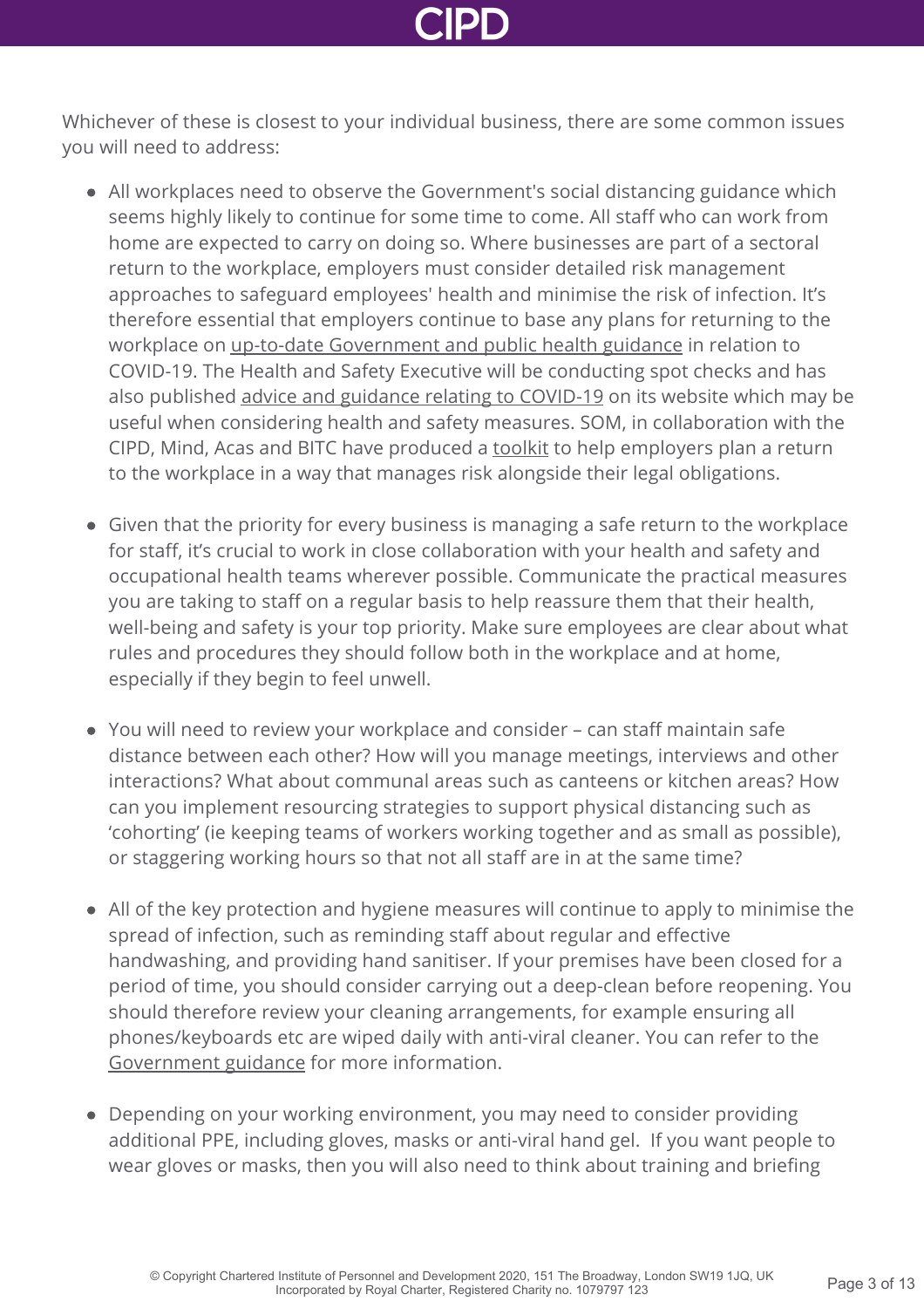staff on their correct usage – since both can be ineffective if used inappropriately. Information is available on the [Government website](https://www.gov.uk/government/publications/wuhan-novel-coronavirus-infection-prevention-and-control/covid-19-personal-protective-equipment-ppe). It's also likely that more largescale testing for COVID-19 infection will form a key part of facilitating a safe return to the workplace for larger numbers of employees. This could form an extension of the current framework for the [testing of essential workers](https://www.gov.uk/guidance/coronavirus-covid-19-getting-tested) and members of their household, and will mean every employer implementing a systematic approach for their workforce. Employers should continue to monitor the latest government guidance and be prepared to act upon any changes.

- Staff who travel or visit other company premises may also need additional equipment or briefing. Remote meeting facilities and video-conferencing should be encouraged wherever possible to minimise the need for staff to travel and/or use [public transport. You can refer to our recommendations for developing effective](https://www.cipd.co.uk/knowledge/fundamentals/relations/flexible-working/developing-virtual-teams) virtual teams, our series of [tips for making the most of remote working](https://www.cipd.co.uk/knowledge/fundamentals/relations/flexible-working/remote-working-top-tips) and the recording of our [webinar session on looking after your remote teams](http://www.cipd.co.uk/news-views/coronavirus/webinars/health-well-being-remote-teams-20-april-2020/).
- The risks to people's health from this pandemic are psychological as well as physical. These include anxiety about the ongoing health crisis and fear of infection, as well social isolation due to the lockdown. Many will have experienced challenging domestic situations, such as juggling childcare or caring for a vulnerable relative, as well as financial worries if their partner has had a reduction or a loss of income. Some will have experienced illness, or bereavement. Even if staff have carried on working and participating in video meetings, they will still need to adjust to working in a shared environment with colleagues. Some may take more time than others and it's likely that most people will need a period of readjustment. Some members of staff may have concerns about travelling and socially distancing on public transport – or it may not be as readily available. Many may find that they are still coming to terms with the significant change which society has seen, and the familiar workplace routines could feel very different. If your business has an Employee Assistance Programme or access to Occupational Health advisers make staff aware of the services they can provide. Refer to the CIPD's content on mental health or resources [from organisations like M](https://www.cipd.co.uk/membership/benefits/wellbeing-helpline-services)[ind](https://www.mind.org.uk/information-support/coronavirus/coronavirus-and-your-wellbeing/) [for more. CIPD members can also access a new well](https://www.cipd.co.uk/membership/benefits/wellbeing-helpline-services)[being helpline for advice and support. You may also wish to share the advice from](https://www.carersuk.org/for-professionals/policy/policy-library/statement-on-covid-19-coronavirus) Carers UK and Carers Trust with any employees with caring responsibilities.
- It will be vital to have a re-orientation or re-induction process for returning staff. Encourage and support every manager to have a one to one return meetings with every employee, where a key focus is on health, safety and well-being. Managers need to have a sensitive and open discussion with every individual and discuss any adjustments and/or ongoing support to facilitate an effective return to the workplace. This is especially important for those who have been furloughed, and should cover topics such as changes in company services or procedures, how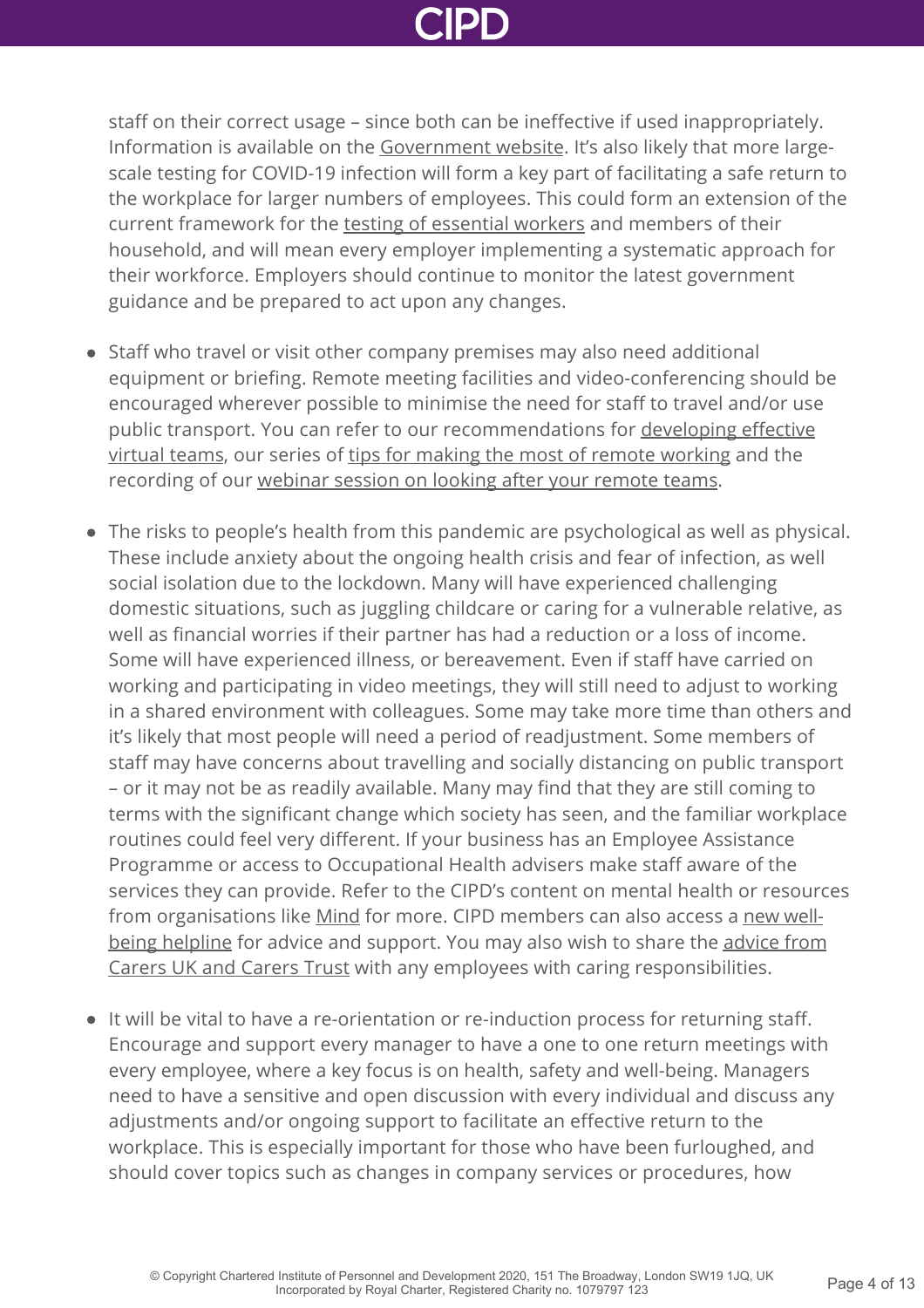specific customer queries or issues are being addressed, or changes in supply arrangements, as well as any agreed changes to their work duties or tasks. Whilst employers should not attempt to unilaterally change previous terms and conditions, some staff may require a phased return to their full role, or want to discuss a new working arrangement, especially if their domestic situation has changed because of the pandemic.

Finally, it will be important for every employer to ensure that the organisation culture is inclusive, and that every employee feels they are returning to a supportive and caring environment. The pandemic has had an unequal impact across the workforce in many ways, as different groups of employees, and individuals, will have been affected in diverse ways according to their job role and individual circumstances. Some organisations will have people who have been furloughed on 80% or 100% pay, for example, while others may have continued to work or even had increased workloads. The uneven nature of people's work and personal experiences and the challenging nature of the lockdown and ongoing situation, means there could be potential for some negative feelings creeping into the employment relations climate. Therefore, it's important that the organisation fosters an inclusive working environment, and managers are sensitive to any underlying tensions and confident about nipping potential conflict in the bud. You may wish to refer to our [report on managing conflict in the modern workplace](http://www.cipd.co.uk/knowledge/fundamentals/relations/disputes/managing-workplace-conflict-report/) for advice.

### **Legal considerations**

There will also be a number of employment law and administrative issues that need to be covered.

- CIPD advice throughout has been that you should seek written agreement with staff to be furloughed. The guidance on the flexible furlough scheme from 1 July says that adjusted working arrangements must be confirmed in writing; this is especially important if employees are having a phased return to work.
- Please note, even if employers put in a clause allowing for an immediate recall, you should still give staff a reasonable period of notice of requiring them to return to the workplace. This is particularly important given that many people will have additional childcare or other responsibilities, which they may need to make arrangements to manage. Although some children may return to school from 1 June not all age groups will be covered initially. Parents may need to return to work before their child can return to school and relatives cannot undertake childcare while social distancing rules are still in place.
- You'll need to ensure that your payroll staff or provider are aware that furlough has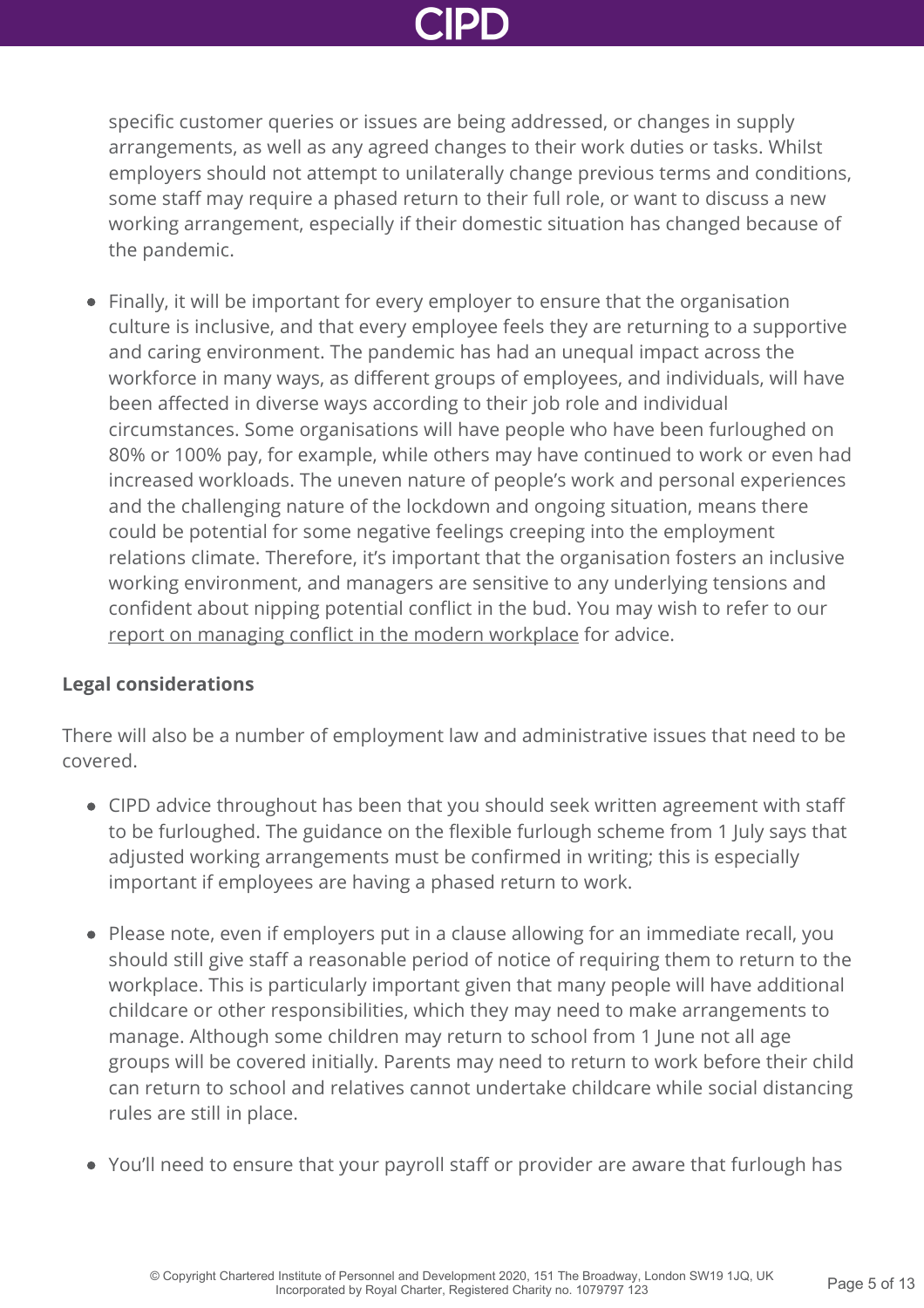ended or been adjusted for these staff and they should return to full pay for time worked (taking into account the national minimum and living wage rates increases from April for any staff employed on those rates). From 1 July to 31 October the employer and employee can agree working arrangements whereby the employee resumes work part-time whilst the Government will continue to fund a proportion of furlough pay for the non-working time.

- Claim periods will need to be a minimum of one week after 1 July but can be longer to reflect the pay cycle. The grant claim will be based on hours not worked, compared to the employee's normal working hours which should be paid by the employer as normal. The employer will need to report the hours that have been worked and the hours the employee has been furloughed when they would usually work. For example: an employer and employee agree that the previously furloughed employee returns to work half time, for 20 hours of a 40-hour working week. For the hours the employee is not working they will be covered by furlough pay, and for the hours worked will be paid salary as normal. If the employee normally earns £3,000 a month, they would have got full furlough pay of £2,400 a month. On returning to work half time the employee would earn £1,500 a month from the employer as normal monthly salary plus for the 20 weekly hours of furlough they would get half the monthly furlough pay of £1200. This means the employee would get a total of £2,700 a month for working half time compared to £300 less on full furlough.
- Even if you can address the crucial health and safety aspects and are confident you can take steps to protect people's health (some of which were covered above), is it sensible to want all staff to return to work at your premises? Would it be more appropriate to continue with some staff home working on a longer-term basis? If so, make sure you have a clear rationale as to why you need particular staff or roles to return physically. Everyone's lives will have been severely disrupted by the pandemic. People's expectations around work, and how they fulfil their role, and reconcile work and domestic responsibilities, could have changed dramatically. This is an ideal time for employers to think more creatively about effective ways of working, and harness more agile and flexible working practices to meet individuals' changing expectations. A more flexible approach could also help employers to develop more effective people management practices that are more productive for the organisation. This may require employees to review existing or produce new policies on flexible working; you can refer to the [CIPD's flexible working page](http://www.cipd.co.uk/knowledge/fundamentals/relations/flexible-working/) for advice on how to improve flexible working whilst maintaining team cultures.
- What criteria will you use to recall staff? Will it be simply business need? Will you consider individual personal circumstances? Remember not to use discriminatory criteria; be fair and inclusive and keep in mind your organisational values and any diversity and inclusion aims.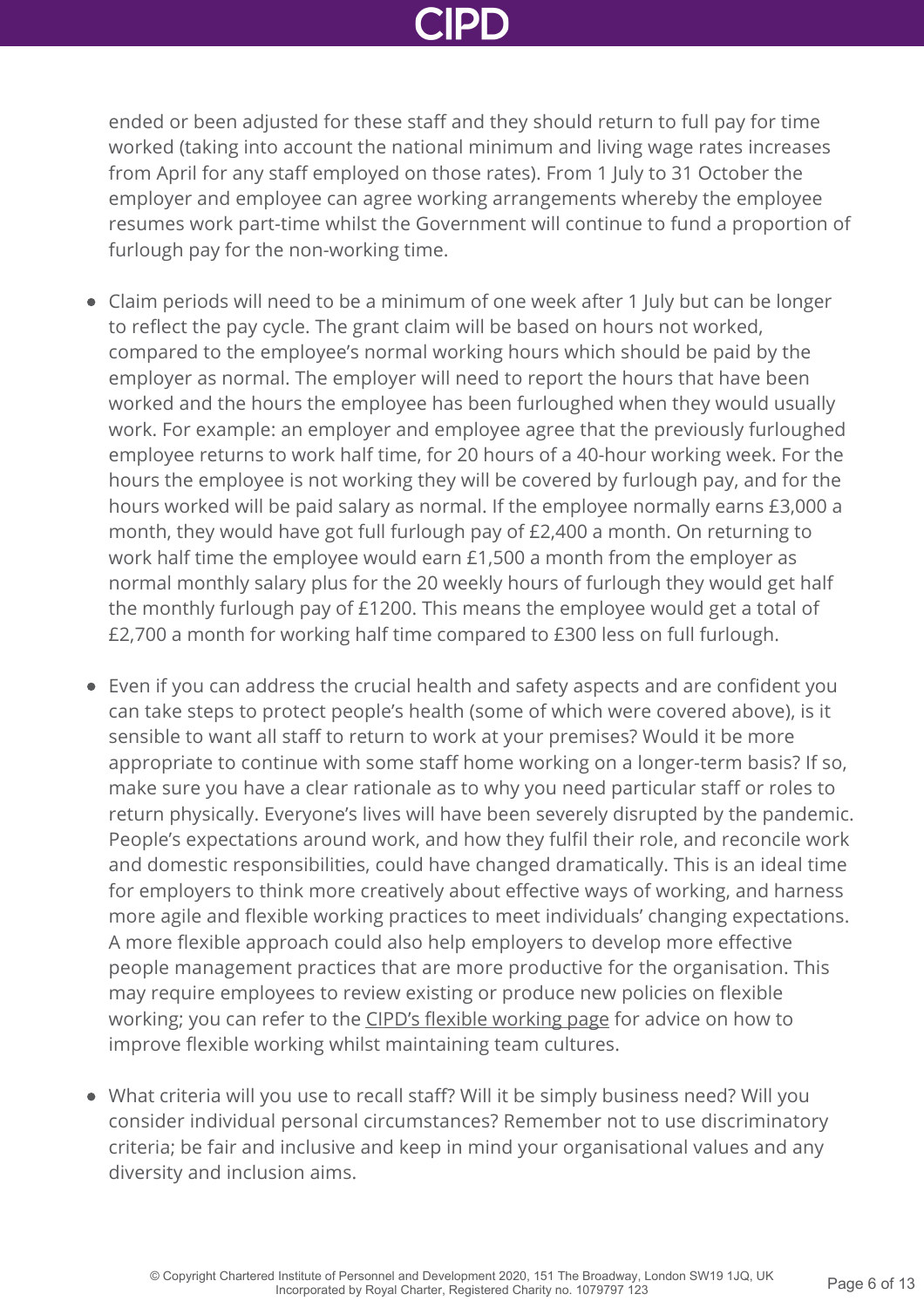

CIPD members can seek individual advice from the employment law helpline on 03330 431 217.

# **Short term working/Redundancy**

The government furlough scheme has now been extended to October 2020 but when planning a return to the workplace your business may decide all of the existing workforce are not needed. In this case you have several options:

- Agree reduced working hours with some or all staff
- Furlough staff for a further period, at the new grant rate or supplementing the grant at the organisation's expense by more than the required amounts
- Consider strategies including natural wastage, recruitment freezes, stopping or reducing overtime, offering early retirement to volunteers (subject to complying with age discrimination law), retraining or redeployment, sabbaticals and secondments, pay freezes, short-time working and other alternatives to redundancy.
- Consider redundancies.

### **Reduced working hours**

If your business has work for all its staff, but not at the level before restrictions, you may want to consider asking staff to reduce their working hours on a temporary basis. This needs to be done by agreement and can be done under the flexible furlough scheme until October, with the Government paying partial furlough pay (see below). Under normal employment law employers can also agree a temporary or permanent contractual change to part time working, although it may be more cost effective to wait until the furlough scheme ends. Employees will always need to agree in writing. It is legally possible to impose a change (for example by dismissal and re-engagement) but this is a complex and time-consuming approach which is also likely to destroy any goodwill with employees, so should only be considered as a last resort and following proper legal advice.

You'll need to be clear about the reasons for reducing working hours and be prepared to respond to questions from staff. You also may need to consider how you 'sell' the idea when furloughed staff can receive 80% when not required to work - you may be asking them to do work and receive a smaller amount; and staff who have been working normal hours may feel demotivated at being asked to take home less pay when they have kept the organisation running at a difficult time.

### **Further furlough**

One of the key measures affecting returning to the workplace is the extension to the Coronavirus Job Retention Scheme, commonly known as the furlough scheme. This scheme has been extended from 1 July (although effectively the last date to furlough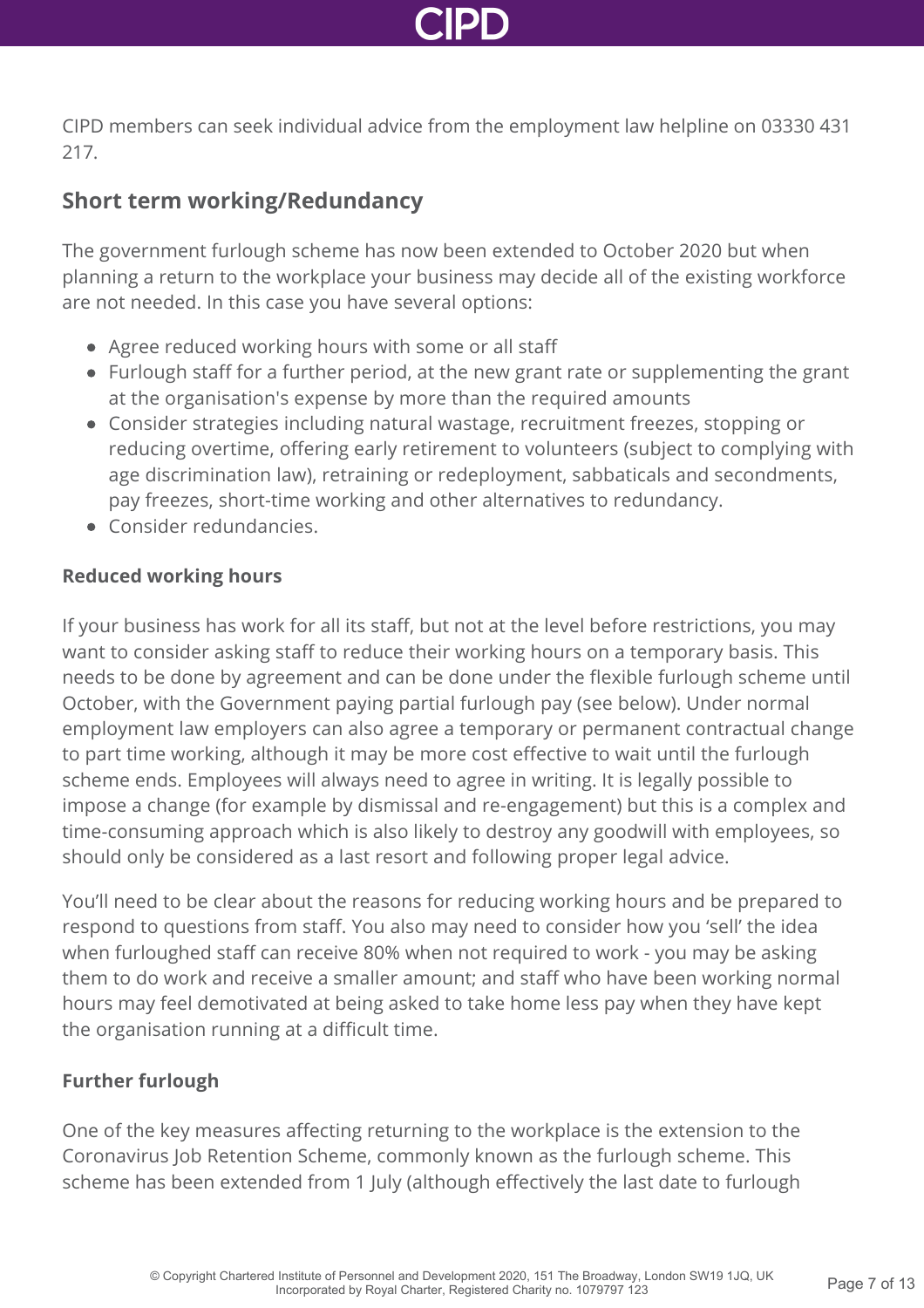employees who were not previously on furlough was the 10 June). Under the extension of the scheme, previously furloughed employees can return to work, either at home or in the workplace, for any amount of time and in any shift pattern. Despite any partial return to work, employers can still claim the furlough grant for their normal hours not worked. In summary from 1 July to October 31 the scheme becomes slightly more flexible. Furloughed employees will continue to receive 80% of their salary subject to the cap but employers will need to pay part of the furlough salaries:

June and July: The Government will continue to pay 80% of fully furloughed employees' salaries, plus national insurance and pension contributions. Employers are not required to pay anything unless they voluntarily agree to supplement furlough pay or the employees return to work part time in July.

August: The Government will continue to pay 80% of furloughed employees' salaries, up to a cap of £2,500 per month. Employers will now have to pay national insurance and pension contributions regardless of whether employees are working part time or not. Employers will also pay for any part time hours worked.

September: The Government will continue to pay 70% of furloughed employees' salaries up to a cap of £2,187.50 per month. Employers will also pay national insurance and pension contributions, and 10% of wages to make up 80% of the total, up to a cap of £2,500 per month. Employers will also pay for any part time hours worked.

October: The Government will continue to pay 60% of furloughed employees' salaries up to a cap of £1,875 per month. Employers will also pay national insurance and pension contributions, and 20% of wages to make up 80% of the total, up to a cap of £2,500 per month. Employers will also pay for any part time hours worked.

### **Planning**

Although the Coronavirus Job Retention Scheme (CJRS) has now been extended to October 2020, the grant available may not necessarily fit in with your own business timescale. It may be that you would prefer to keep some staff furloughed for a further period while you implement a phased return to normal working.

Employers will need to check their furlough letter to individual employees to see if it included a specific end date and a specific percentage salary payment. If employers wish to continue to keep staff furloughed on the same terms as the extended CJRS, businesses may need to reach further agreements with staff to accept the continuance of furlough and the new payment.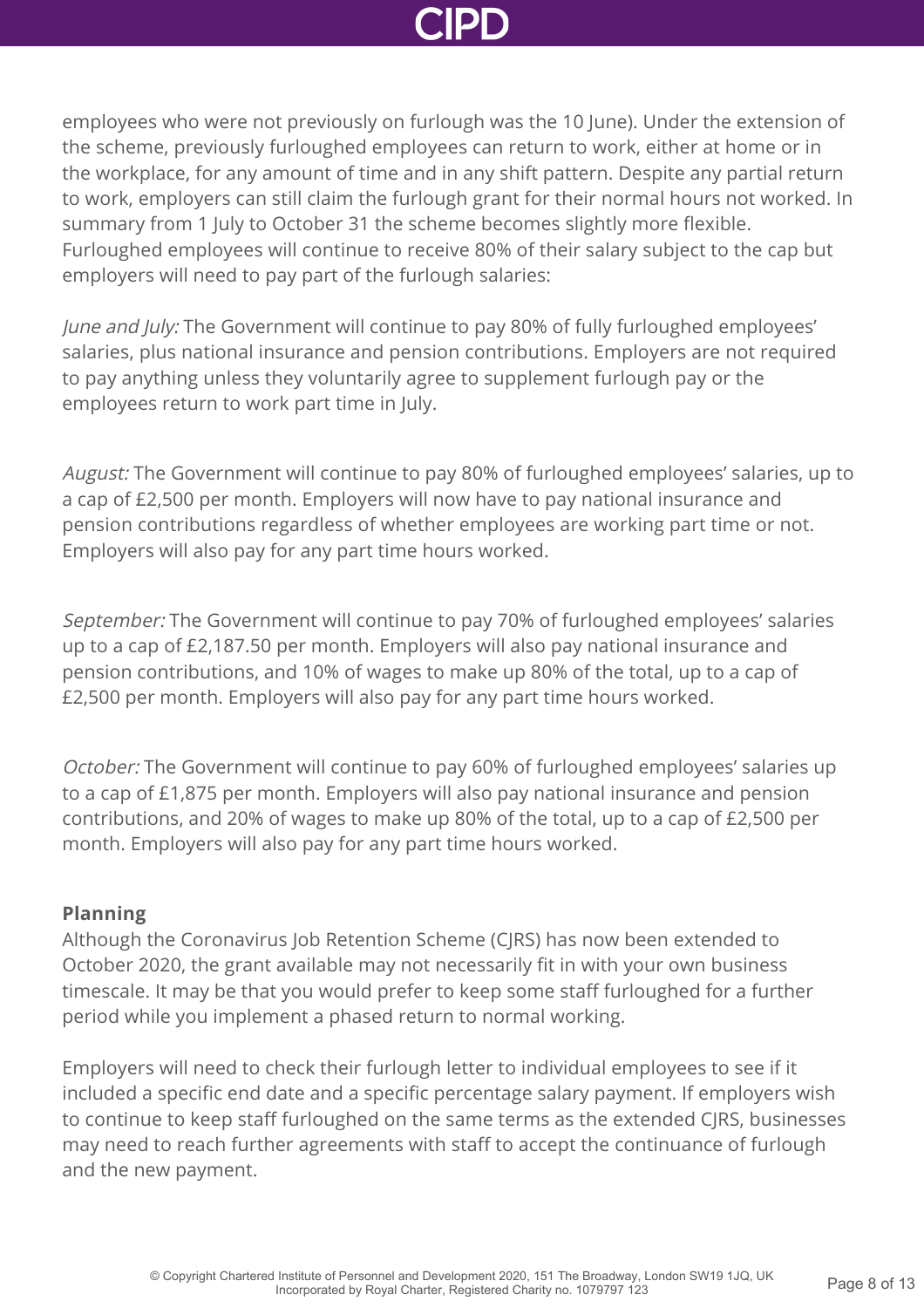With the reduced grants employers can supplement any reduced furlough payment but do not have to, unless there are problems with the wording of their original furlough agreements. It would be sensible to write to employees to explain that you are considering continuing furlough for them (with an estimate of how long for if you can give it) as many will expect the changes of government advice and amendments to the scheme to mean a return to more normal working.

If your furlough letter did include an end date or linked furlough to the original CJRS, you will need to seek further agreement from staff to continue being furloughed. It would be sensible to give an estimate of how long the further period is likely to be.

When the CRJS finally ends in October a minority of employers will have an unpaid 'lay-off' clause in their contract. If you do have such a clause, you will be able to use it provided staff are given correct notice (and there should be no reason why you cannot give people more notice than they contractually require). Remember, however, that unpaid lay-off still requires you to pay minimum guarantee payments for some of the period, and that an unpaid lay-off exceeding 4 weeks in length entitles an employee to consider themselves redundant and claim a redundancy payment from you, so this is only a short-term solution. Seek advice even if you do have such a clause.

### **Redundancies**

Your business may not be able to continue trading, or you may only have enough business to require significantly fewer staff. In such a situation, you may need to consider redundancy planning. You need to follow the correct legal process and take any steps you can to support employees through this process. Redundancy is a crushing blow to many people, at a time when they have been through a very challenging time – be very mindful of how you communicate, continue to support them and treat their health and welfare as a priority.

Information on implementing redundancies can be found on the [redundancy topic page](http://www.cipd.co.uk/knowledge/fundamentals/emp-law/redundancy/) but some key points you need to remember are:

- You must explore alternatives and consult with staff even if there is no option but to make redundancies – before formally giving notice. This should include the reasons why they are being made redundant. Government guidance on redundancy consultation is available on the [Gov.uk website](https://www.gov.uk/redundancy-your-rights/consultation).
- If you are planning to make 20 or more people redundant (but less than 100 people) you must start collective consultation at least 30 days before giving notice of the first redundancy. If you want to make this number of redundancies as soon as the CJRS ends completely in October you will need to take the consultation requirements into account.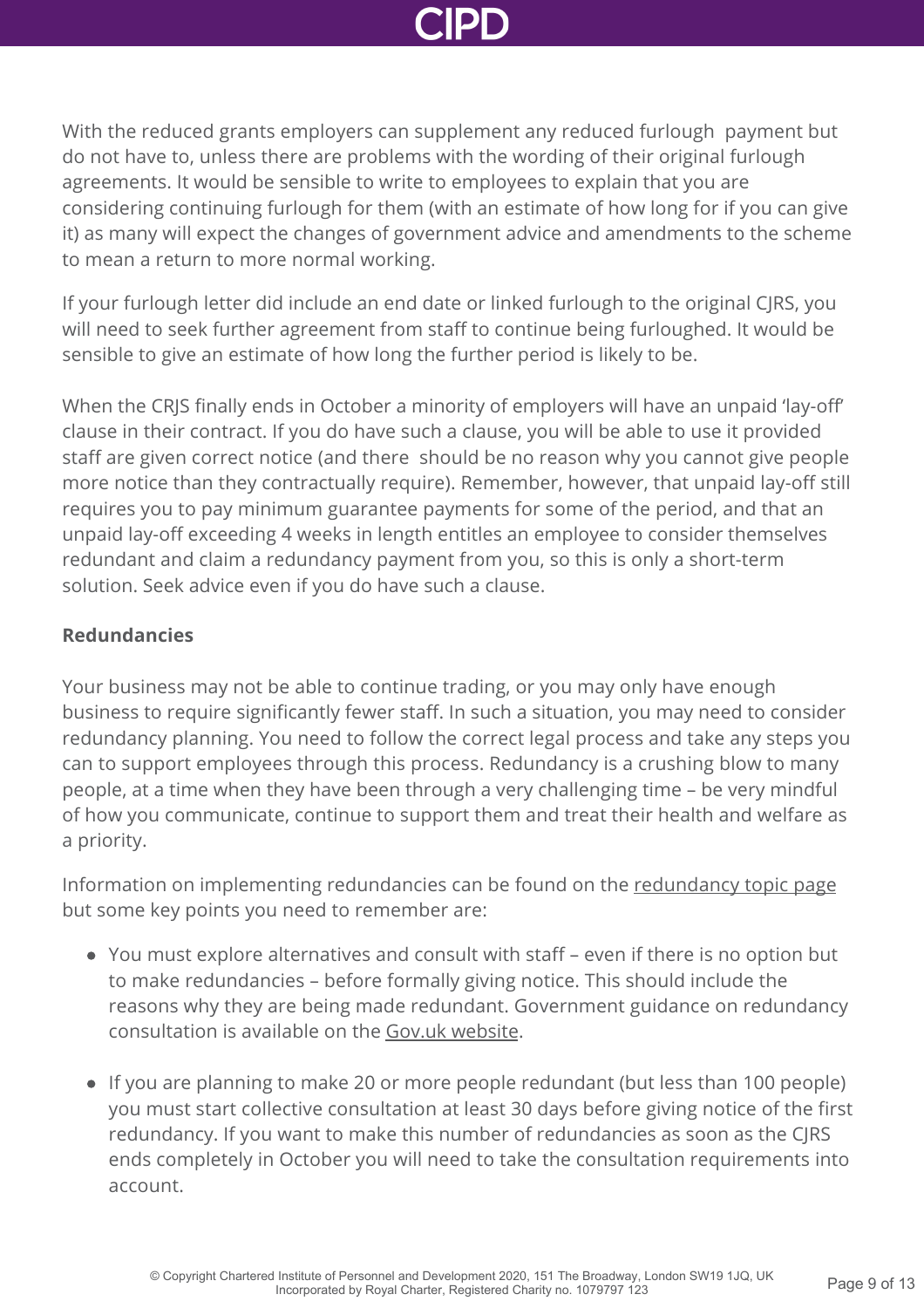

- Similarly, if you planning to make 100 or more people redundant then consultation must begin at least 45 days.
- Notice must also be given to the Department for Business, Energy and Industrial Strategy (BEIS).
- While the relevant legislation does allow for these consultation periods to be reduced in 'special circumstances', it is unlikely that you would be able to use this argument when the difficulties are known well in advance. See the FAQ 'Q: For redundancy consultation do normal timelines apply or is this a special case?' for more detail.
- Remember that redundant staff are entitled to receive notice (or payment in lieu): holidays and other contractual entitlements; and a redundancy payment if they qualify. This is a cost your business will have to pay.

# **Dealing with other groups of staff**

Since not all restrictions will be lifted at the same time, there are some other issues that you will need to consider:

- 1. Staff who are advised to shield or self-isolate
- 2. Staff who have suffered a bereavement
- 3. Managing holidays after the return.

# **Shielding**

Some of your staff may still wish to shield (even though shielding is lifting) because they are 'clinically extremely vulnerable' and at particular risk from COVID-19 infection. Others may be very concerned because they live or care for someone who is classed as high risk. If individuals are still shielding as restrictions begin to be lifted, or the CJRS ends, you should:

- allow them to continue to work from home
- if this is not possible, look at other options to retain them such as a further furlough period.

More [information on shielding](https://www.gov.uk/government/publications/guidance-on-shielding-and-protecting-extremely-vulnerable-persons-from-covid-19/guidance-on-shielding-and-protecting-extremely-vulnerable-persons-from-covid-19) can be found on the government website.

Staff who develop symptoms of COVID-19 - or who live with someone who does – will still need to self-isolate for 14 days. The rules around this have not changed and information can be found on the [government website](https://www.gov.uk/government/publications/covid-19-stay-at-home-guidance).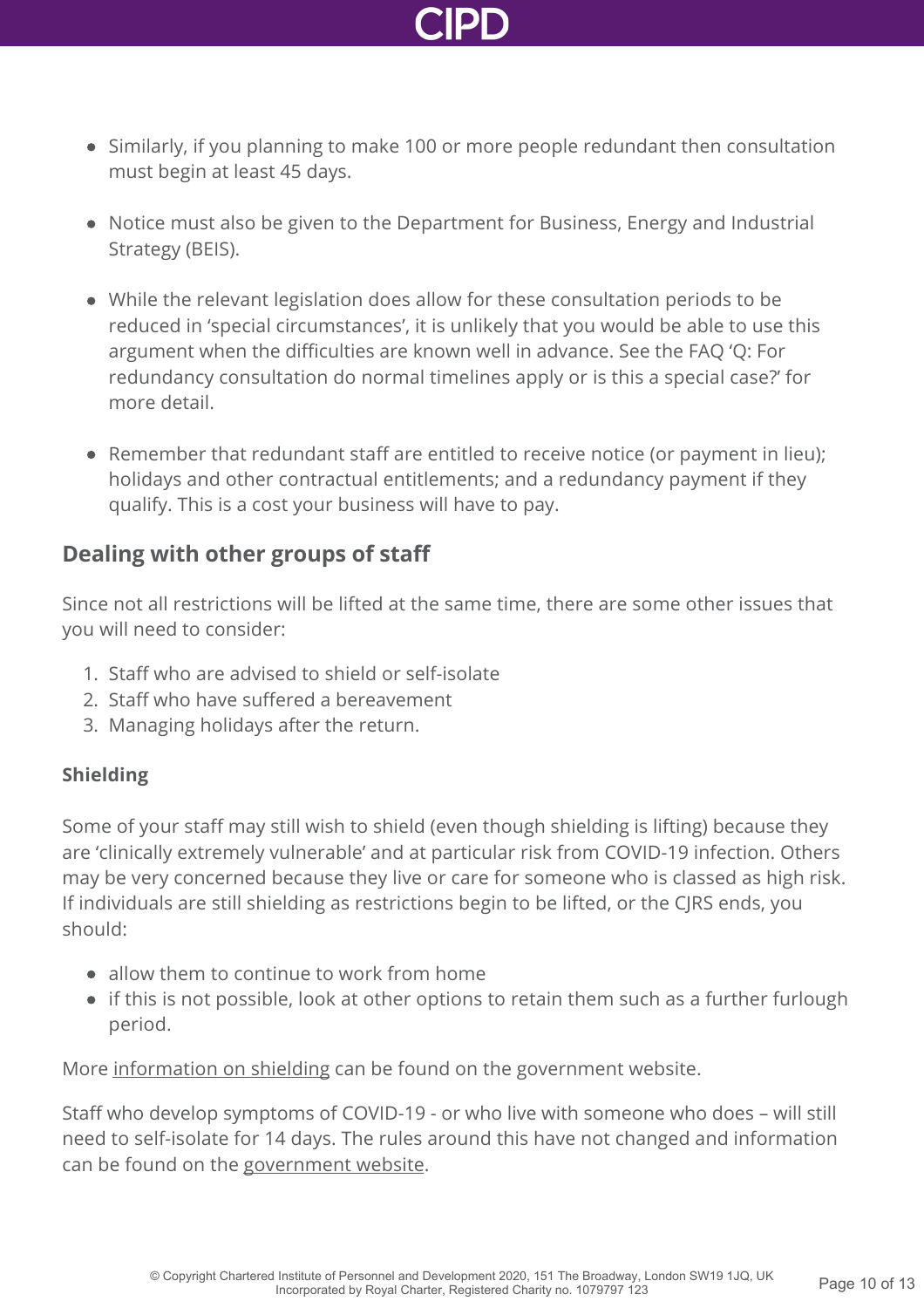

### **Bereavement**

While deaths from COVID-19 are still comparatively rare, it is possible you may have employees who have suffered the bereavement of a partner or other family member. [While there is no statutory right to bereavement leave, other than in the case of the death](https://www.gov.uk/parental-bereavement-pay-leave) of a child, you should be sympathetic to requests for additional time off during this period, and if you can we recommend that you pay normal pay.

Remember that, while all deaths affect individuals, in the case of COVID-19 family members may have been unable to see their loved one for some time before death, and not been able to attend the funeral. Employees who have suffered a bereavement are likely to need ongoing flexibility and support to grieve. Make sure you make them aware of any mental health support (such as Employee Assistance Programmes) you offer, and that managers are able to have sensitive and supportive conversations with people.

In very rare cases, you may have an employee who has died from COVID-19. You will need to support their colleagues and again, signpost staff to any mental health support you offer. You will also want to be in contact with their family to offer support, especially where you offer Death In Service benefits.

### **Holiday**

Staff are now allowed to carry forward some of their statutory holidays if they are unable to take them in the current leave year. CIPD advice remains the same:

- Encourage staff to take previously agreed holiday dates even if working from home, people still need time away from work.
- Have a clear policy to allow as many people as possible to take leave this year while still maintaining key business services – perhaps relaxing normal rules around maximum numbers allowed off at once.

# **Other issues to consider**

- If your business operates internationally, you will need to plan based on the restrictions and/or guidance of different countries. Some may maintain stricter lockdown arrangements than the UK; others may lift restrictions sooner. Adopt a consistent approach while ensuring you are aware of local circumstances.
- International travel is likely to remain disrupted even when other restrictions are lifted. People returning to or arriving in the UK will have supply their contact details and details of their accommodation, and self-isolate in their accommodation for 14 days. This regulation effectively rules most business travel, as returning employees will also be affected.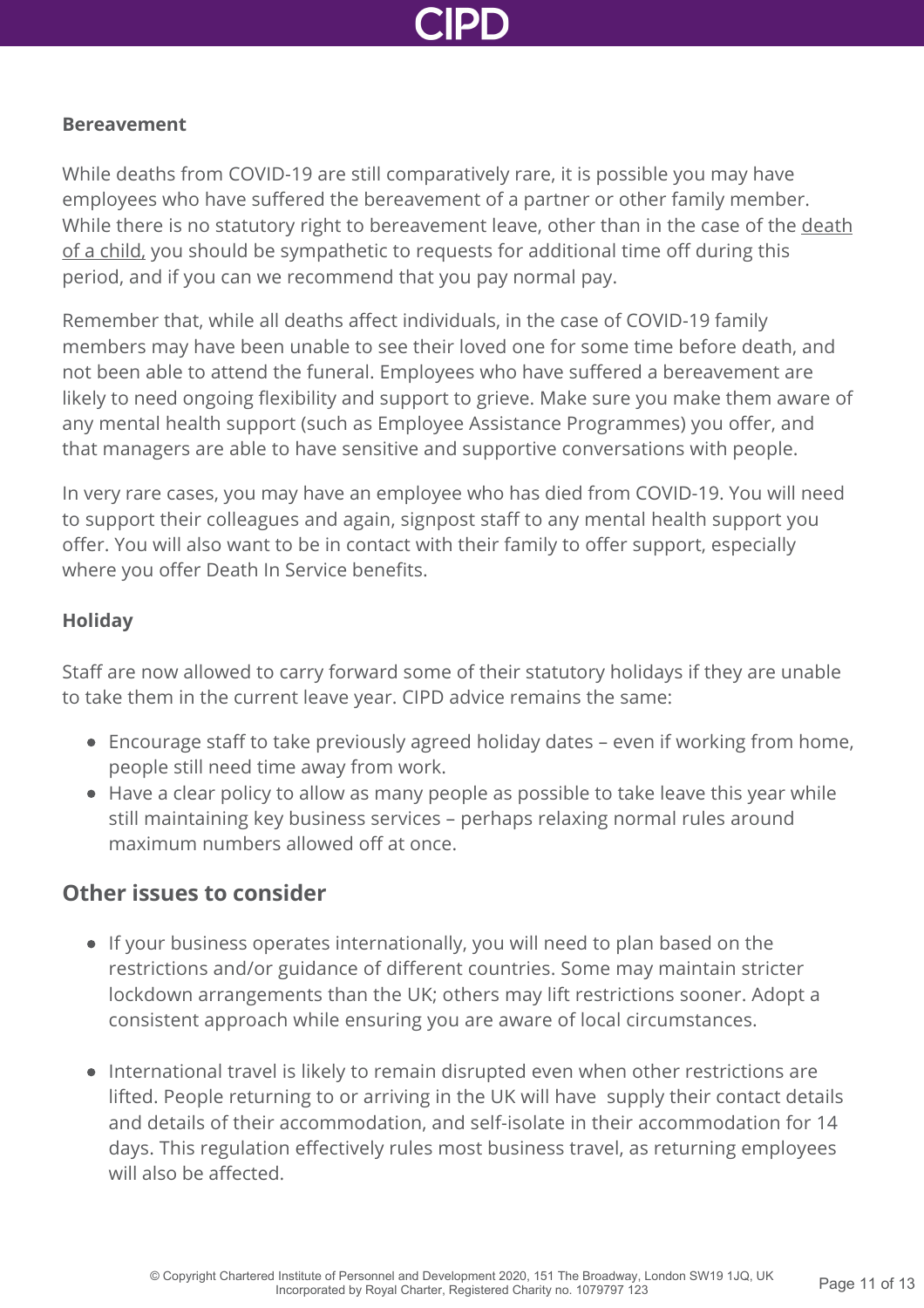- If an employee travels to a destination that requires quarantine on arrival and then on return to the UK, businesses would be looking at the employee being away for a minimum of one month plus the number of days they were away as there would be 14 days' quarantine at either end.
- Many countries have strict quarantine rules for those entering, which may prevent travel. Even if this is not the case, some staff may have concerns about travelling to other countries where the risk of COVID-19 is higher. Be aware of your health and safety responsibilities and keep business travel to an absolute minimum. As many have realised during the current lockdown, many (though not all) business meetings can be done via video-conferencing.
- Other non-COVID-19 issues that may affect your business still need to be planned for. For example, the UK is due to end its Brexit transitional arrangement on 31 December 2020. This will have major implications for businesses that trade internationally, or who currently employ EU nationals, or who may need to recruit from outside the UK.
- In addition to health and well-being, employers should bear in mind the importance of diversity and inclusion in any decisions or plans made. From ensuring that decisions don't discriminate against certain groups of employees (eg decisions about flexible, home or part time working due to school closures where women could be disproportionately affected leading to sex discrimination claims) to fostering an inclusive working environment that takes account of the different experiences people have had during the pandemic. The EHRC has produced [guidance for employers to make sure the decisions they're making are not](https://www.equalityhumanrights.com/en/advice-and-guidance/coronavirus-covid-19-guidance-employers) [discriminatory, as well as guidance for employers on making reasonable](https://www.equalityhumanrights.com/en/advice-and-guidance/coronavirus-covid-19-guidance-employers-reasonable-adjustments-employees) adjustments.

# **Conclusion**

Changes to the current lockdown restrictions are gradual and affect different sectors differently. They are also likely to fluctuate, and stricter measures could be imposed, possibly with very little notice. There is now sufficient guidance on specific steps, principles and measures to be taken in workplaces and elsewhere for every employer will need to consider future planning. Organisations therefore need to use this time to prepare and plan their next steps.

Communication with your staff is key. Keeping people informed of what your business is doing – whether it is good or bad news for individuals - will help them to make their own decisions and give them some degree of security in very uncertain times. Knowing they are valued and supported by their employer – and that you continue to prioritise their